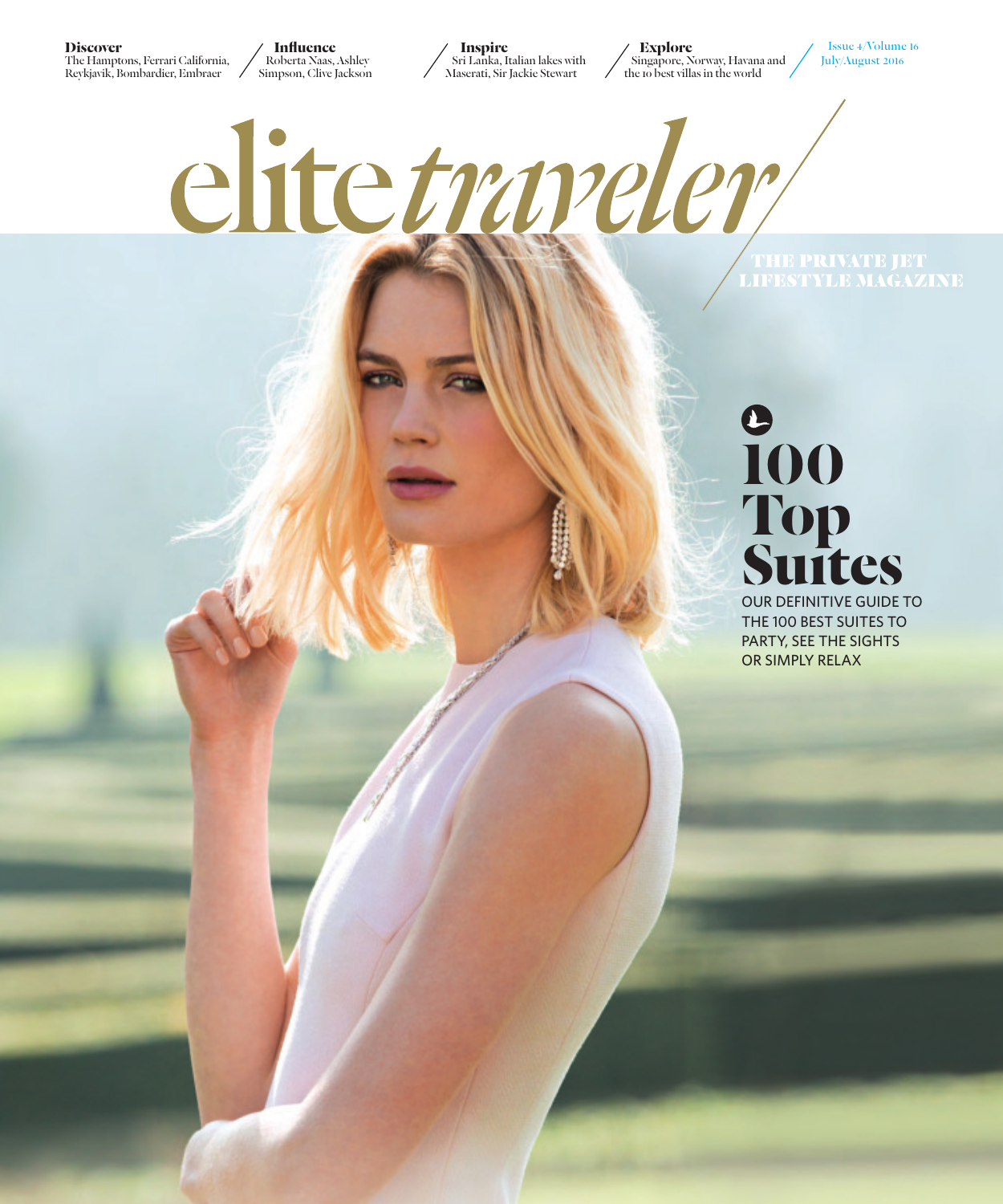## **TOP 100 SUITES IN THE WORLD**

**SOCIALIZE VIEWS WILDERNESS**

**DESIGN BEACHES CHARACTER**

**CITY NEW RELAXATION**

FROM PRIVATE HELICOPTERS TO PERSONAL CHEFS AND BUTLERS, WE ALL WANT SOMETHING NEW AND SPECIAL FROM A HOTEL. ELITE TRAVELER'S TEAM OF WRITERS HAS SCOURED THE GLOBE AND HERE WE PRESENT OUR LIST OF THE WORLD'S BEST SUITES



**ART &**